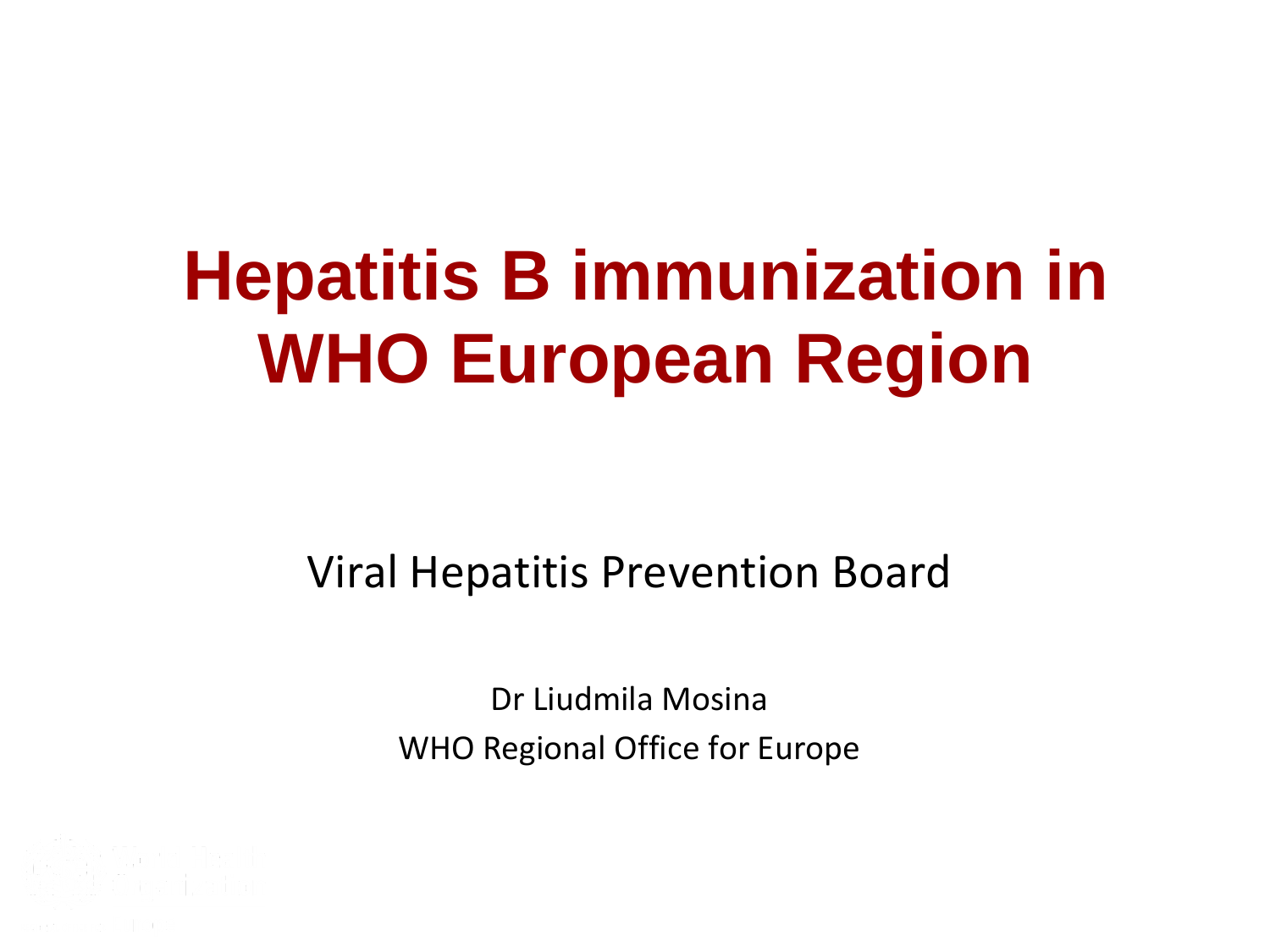### Hepatitis B burden in WHO European Region

- 13 mln people live with chronic hepatitis B<sup>1</sup>
- 60,000 people die due to hepatitis B infection annually2

1V.D. Hope et al. / Epidemiol. Infect (2013) 1-17 2Global Disease Burden Estimate 2010, 2012

World Health

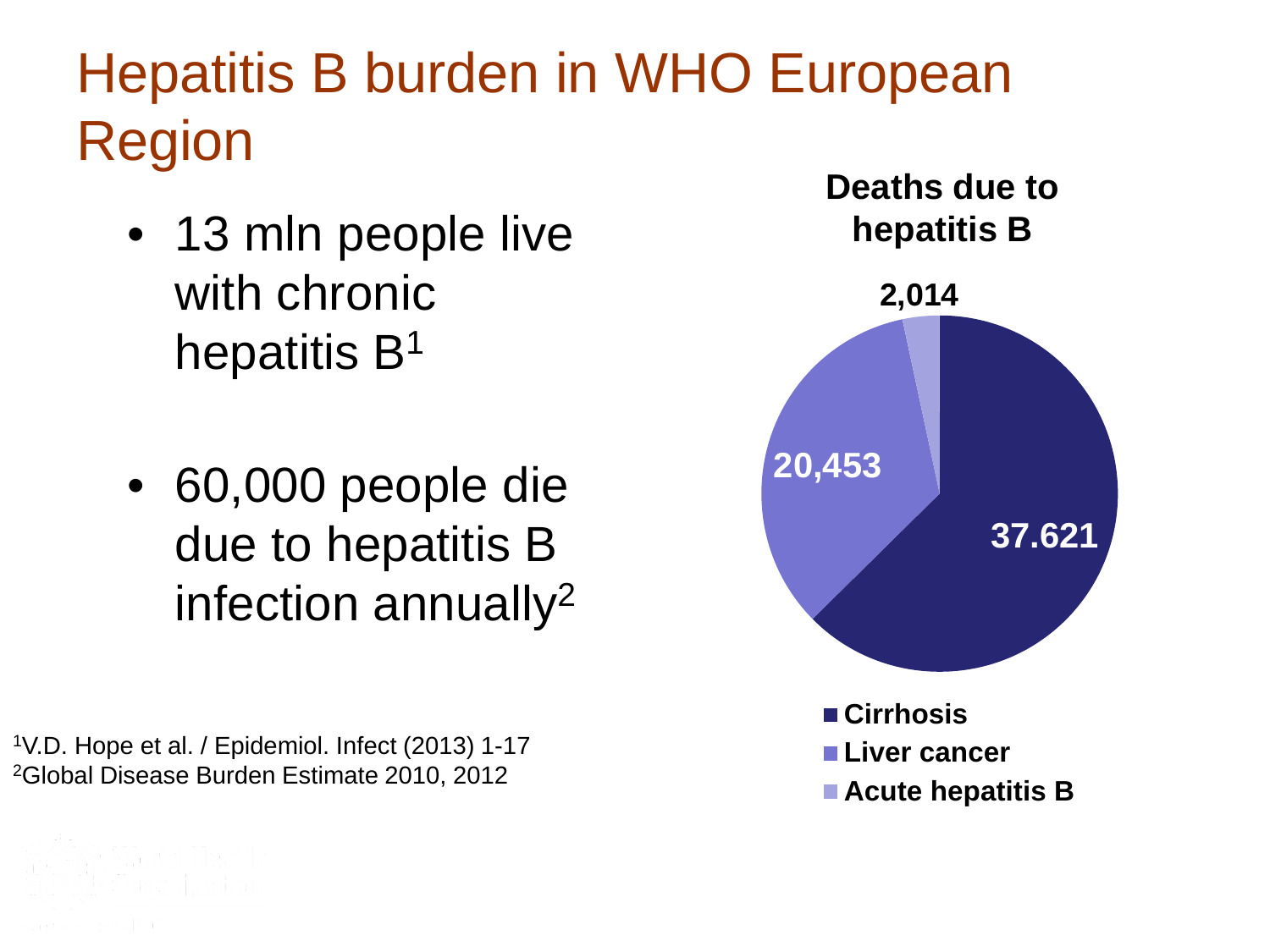#### Deaths due to selected vaccine preventable diseases, WHO European Region, 2012\*

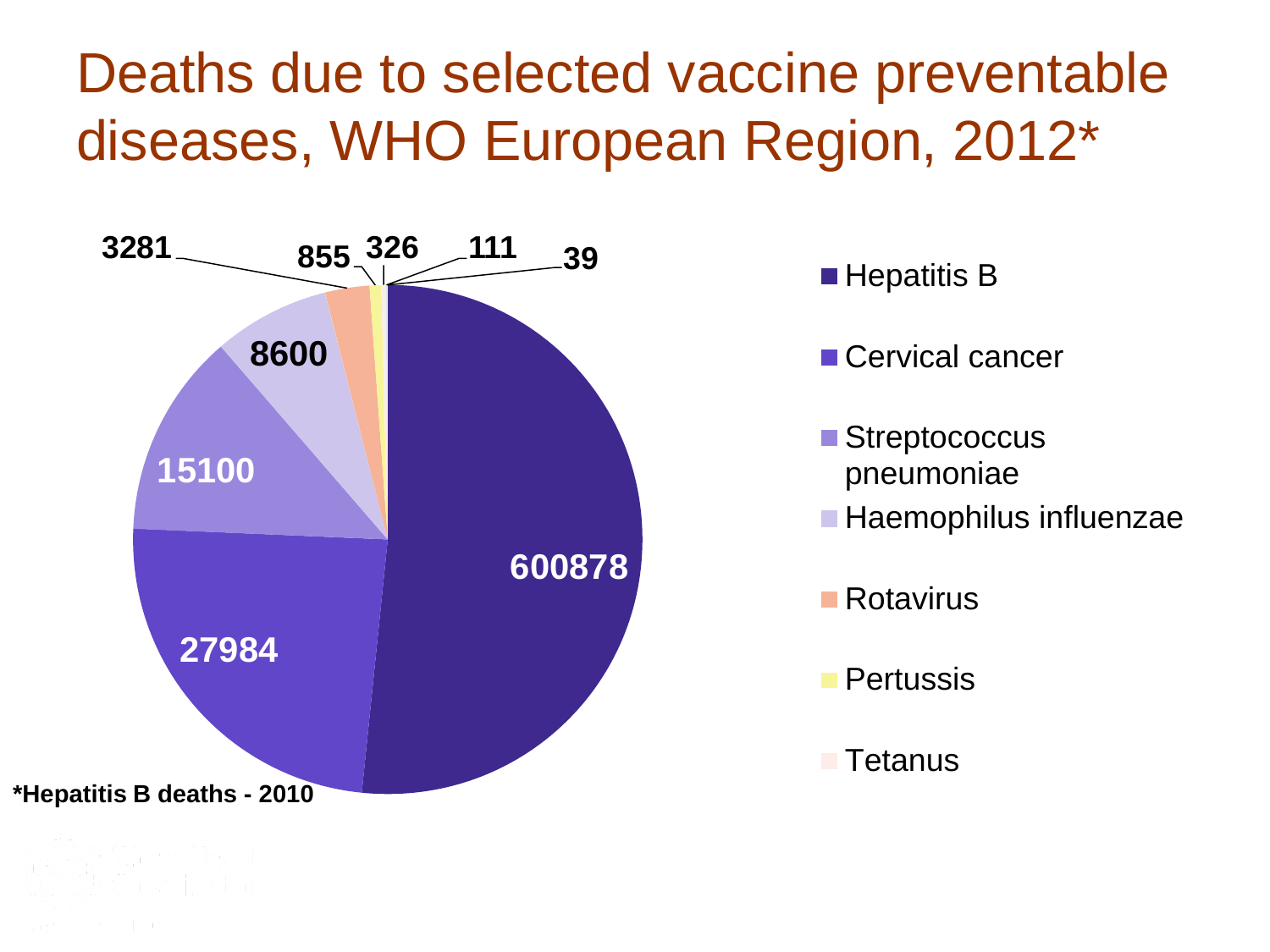### WHO position on Hepatitis B vaccine (2009)

- In all regional of the world, all infants should receive the first dose of HepB as soon as possible (<24 hours) after birth. This should be followed by two or three doses to complete the series
- Timely delivery of HepB birth dose (<24 hours) should be performance measure for all immunization programmes

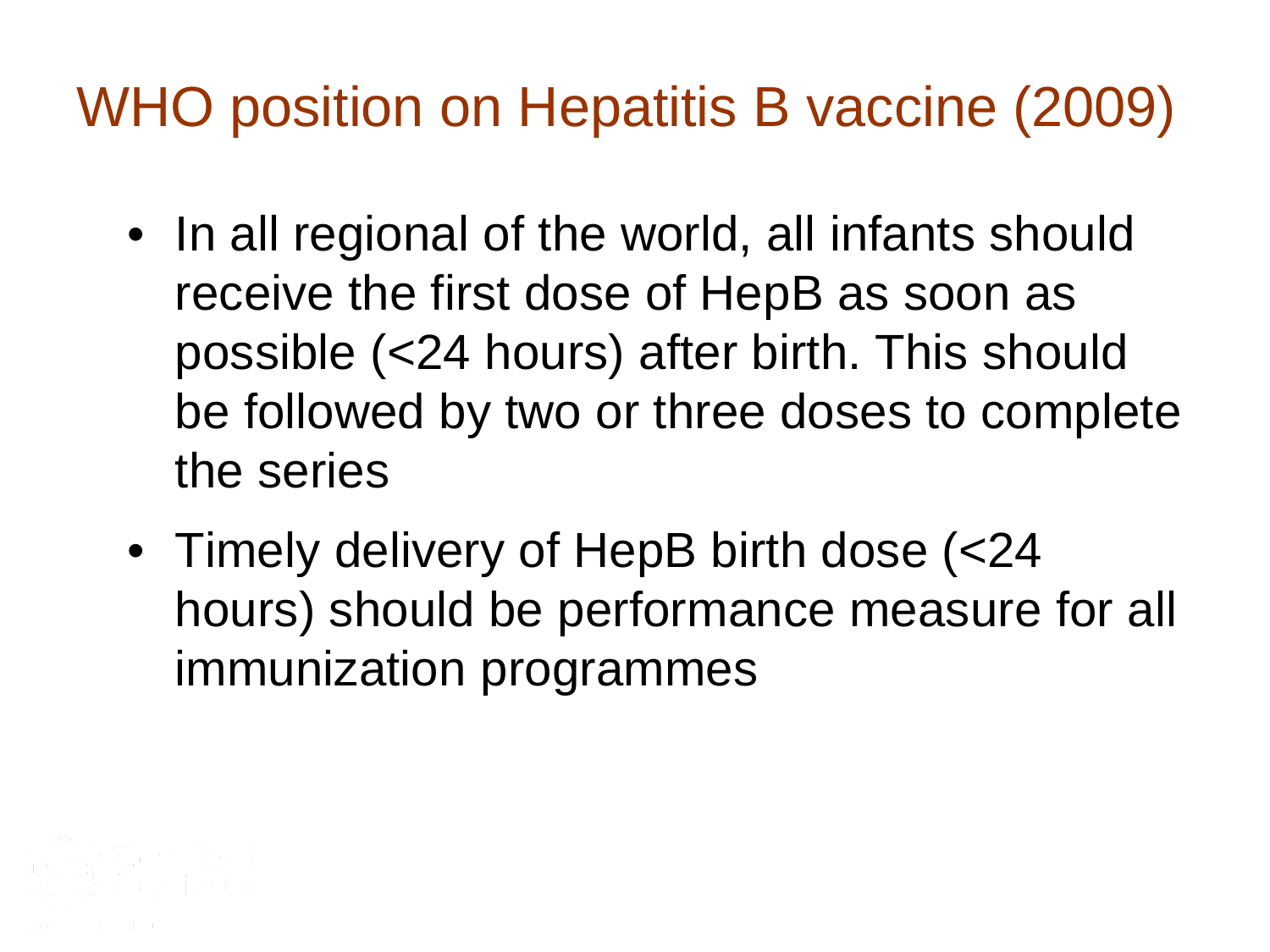#### Hepatitis B immunization policy, WHO European region



**Source: 2013 JRF**

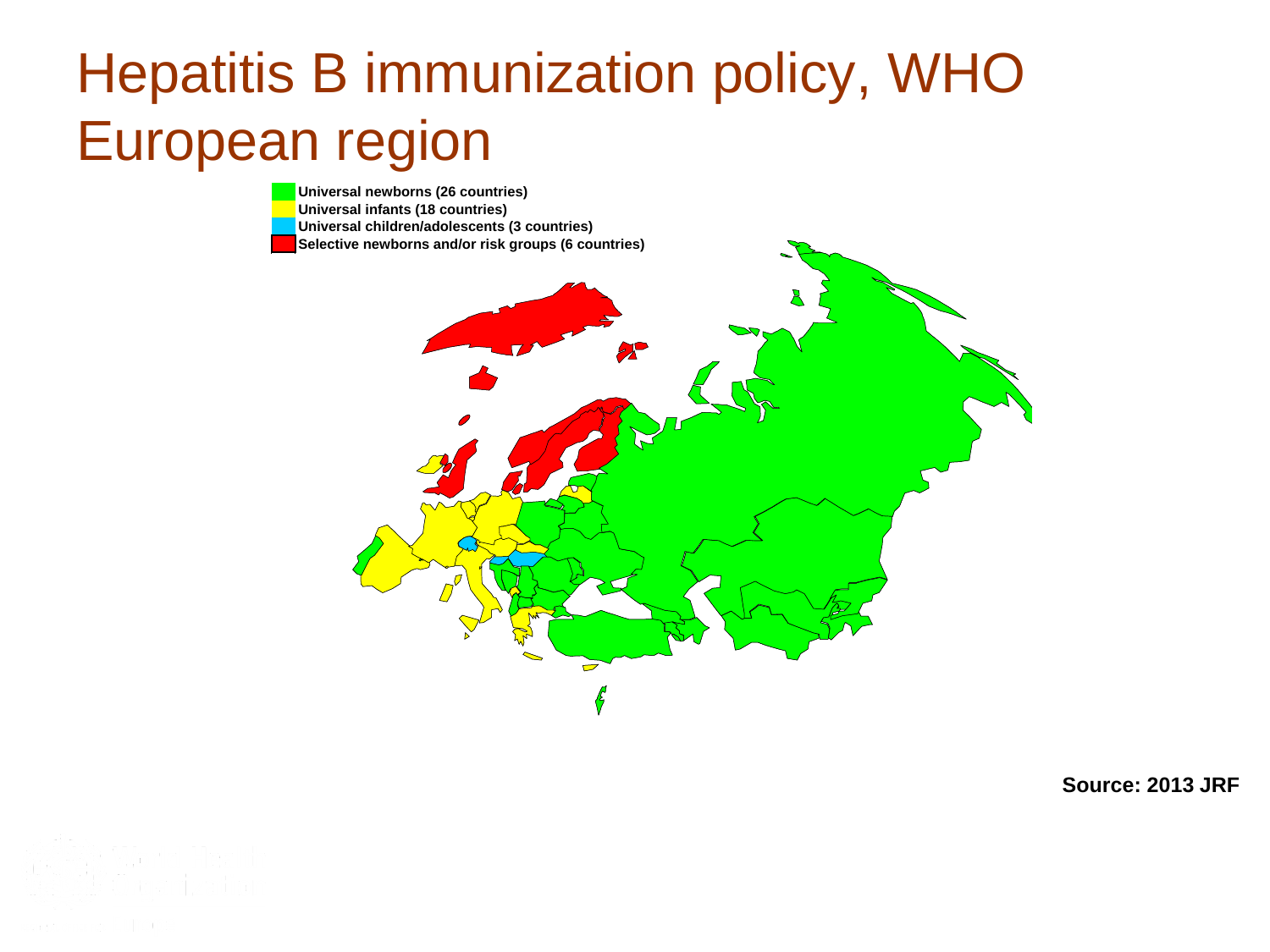#### HepB-3 coverage, WHO European Region, 2013



**Source: 2013 JRF**

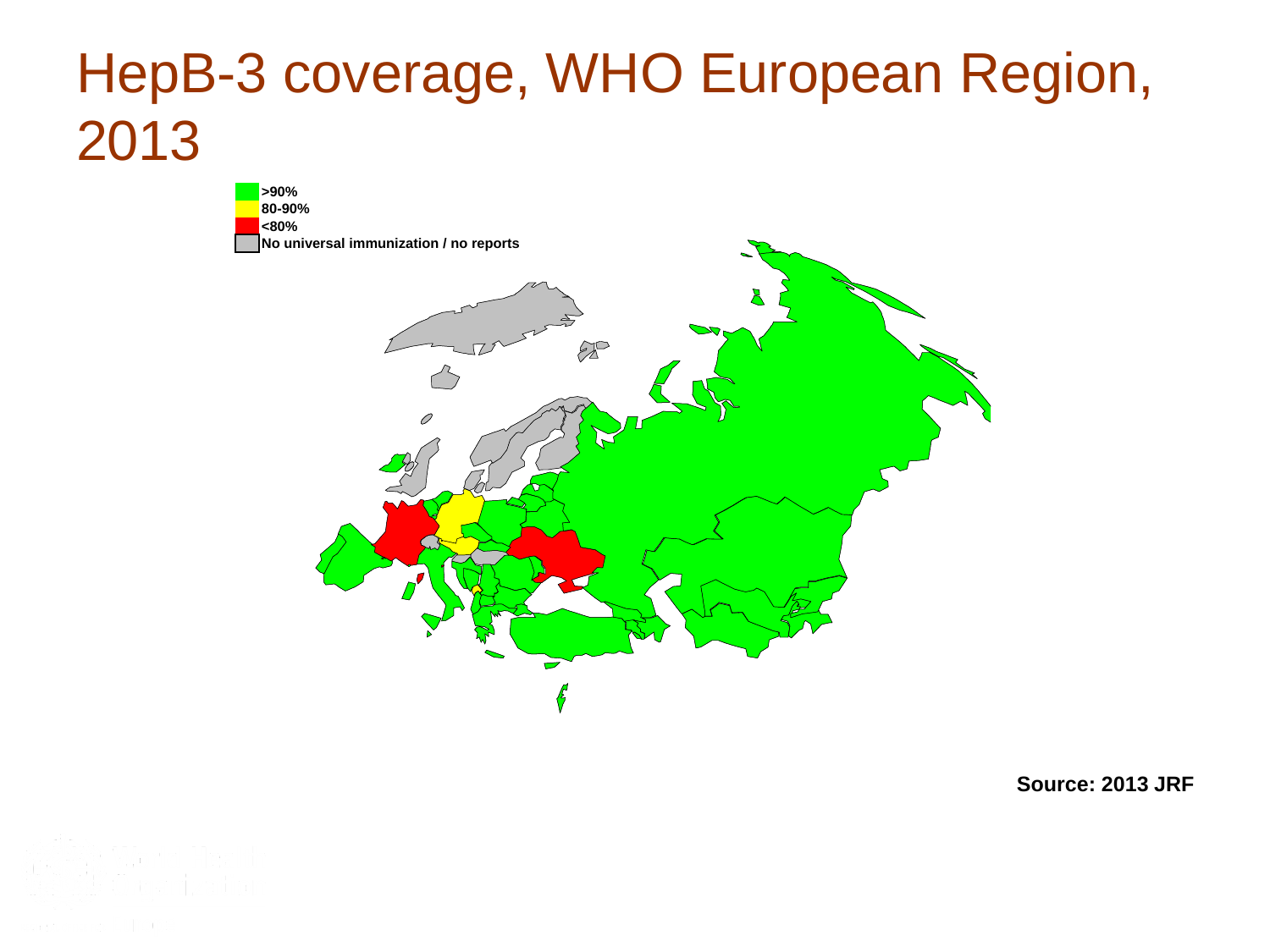#### Hepatitis birth dose coverage, 2013





**Source: 2013 JRF**

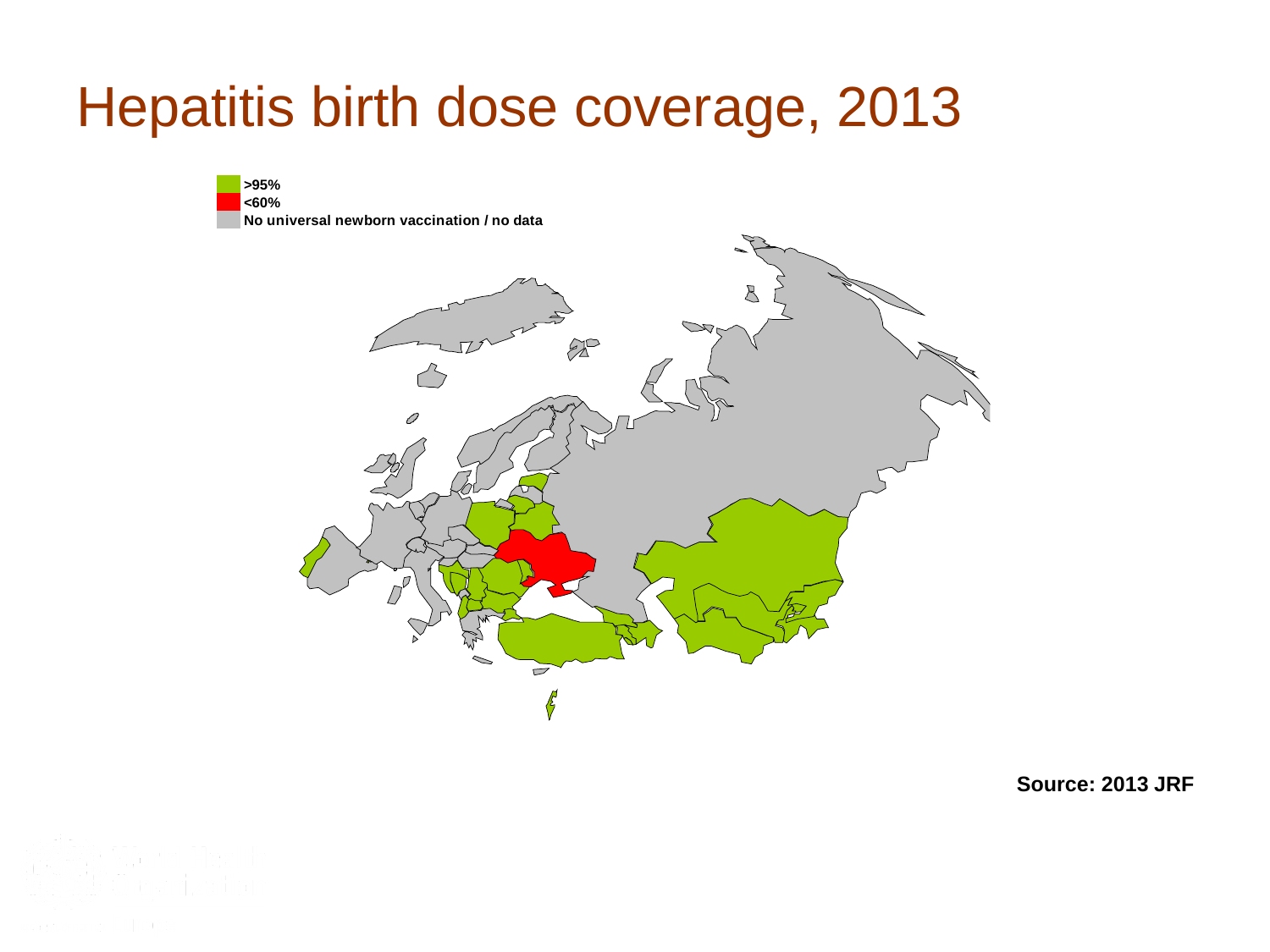### **Unfinished agenda: universal vaccination**

- 6 countries with low endemicity vaccinate high risk groups only
- Issues with risk group vaccinations:
	- substantial part of risk groups individuals are not reached; or reached when already infected
	- changing hepatitis B epidemiology due to migration – increasing horizontal or sexual transmission **Chu JJ, et al. / Eur J Public Health (2012) 067 R. van Houdt, et al. / Vaccine (2009) 3530-3535**

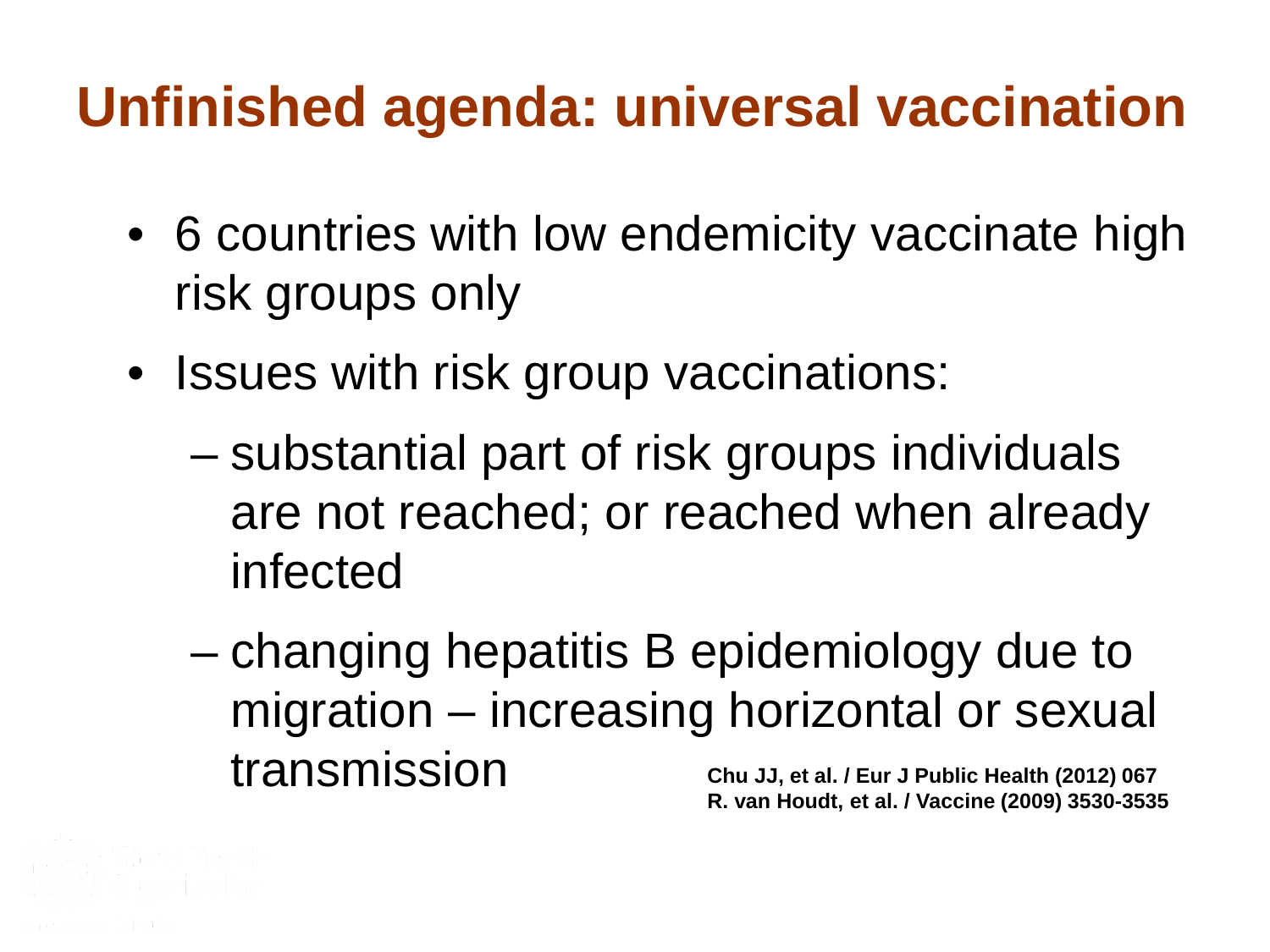### Challenges: prevention of parenteral transmission

- 21 countries implement universal children vaccination:
	- Lack of evidence on completeness of screening of pregnant women
	- Unclear follow-up immunization of infants (2-nd and 3-d doses)

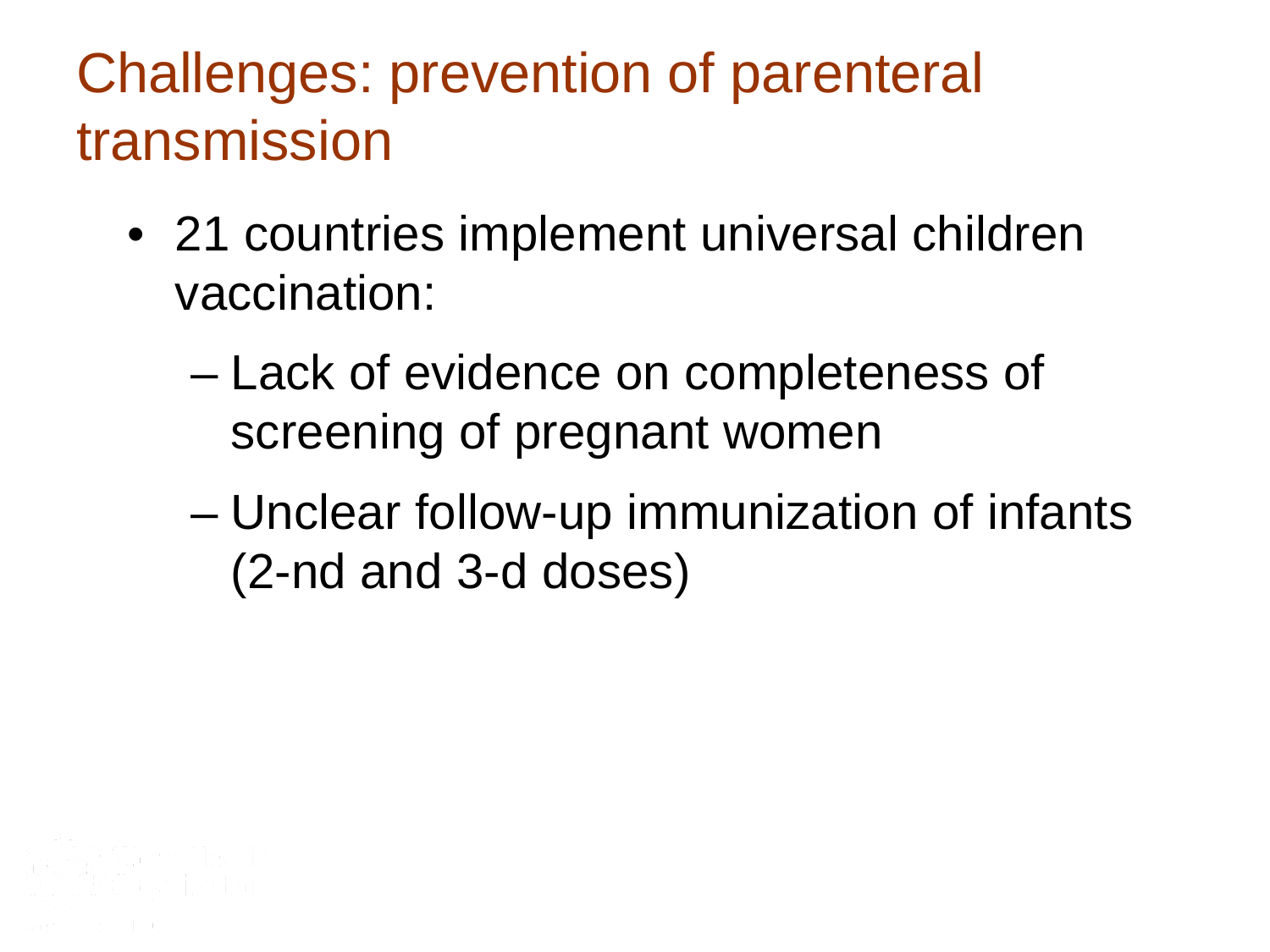## **Challenges: Hepatitis B vaccine coverage**

- Most countries in the European region have achieved >90% immunisation coverage, BUT…
	- Timely provision of immunisation is a problem in several countries
	- Discrepancies between reported and survey data exist
	- National data often hides under-performing districts and low coverage in vaccine hesitant and hard to reach populations

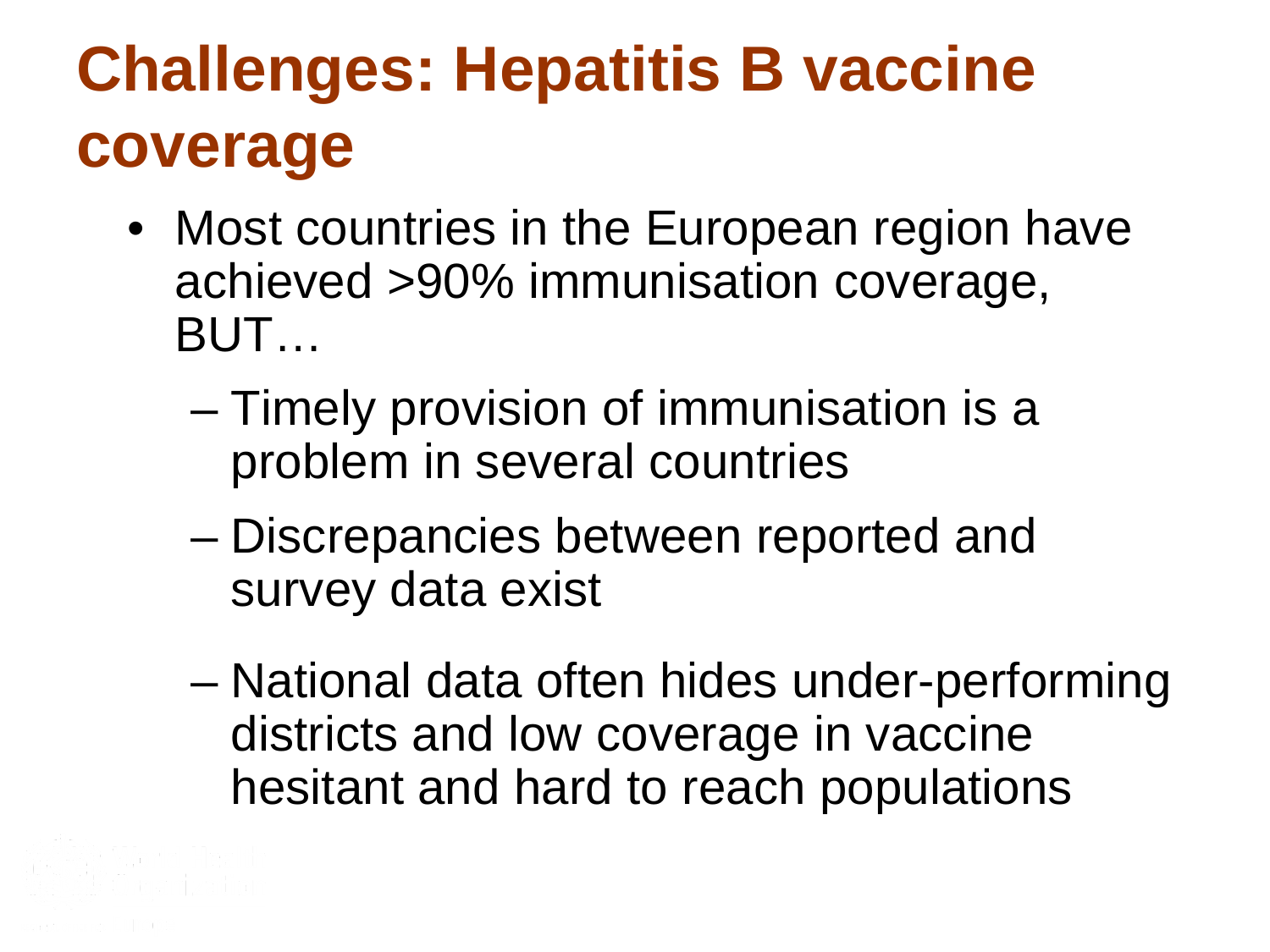#### JRF versus DHS coverage KGZ and TJK,2012

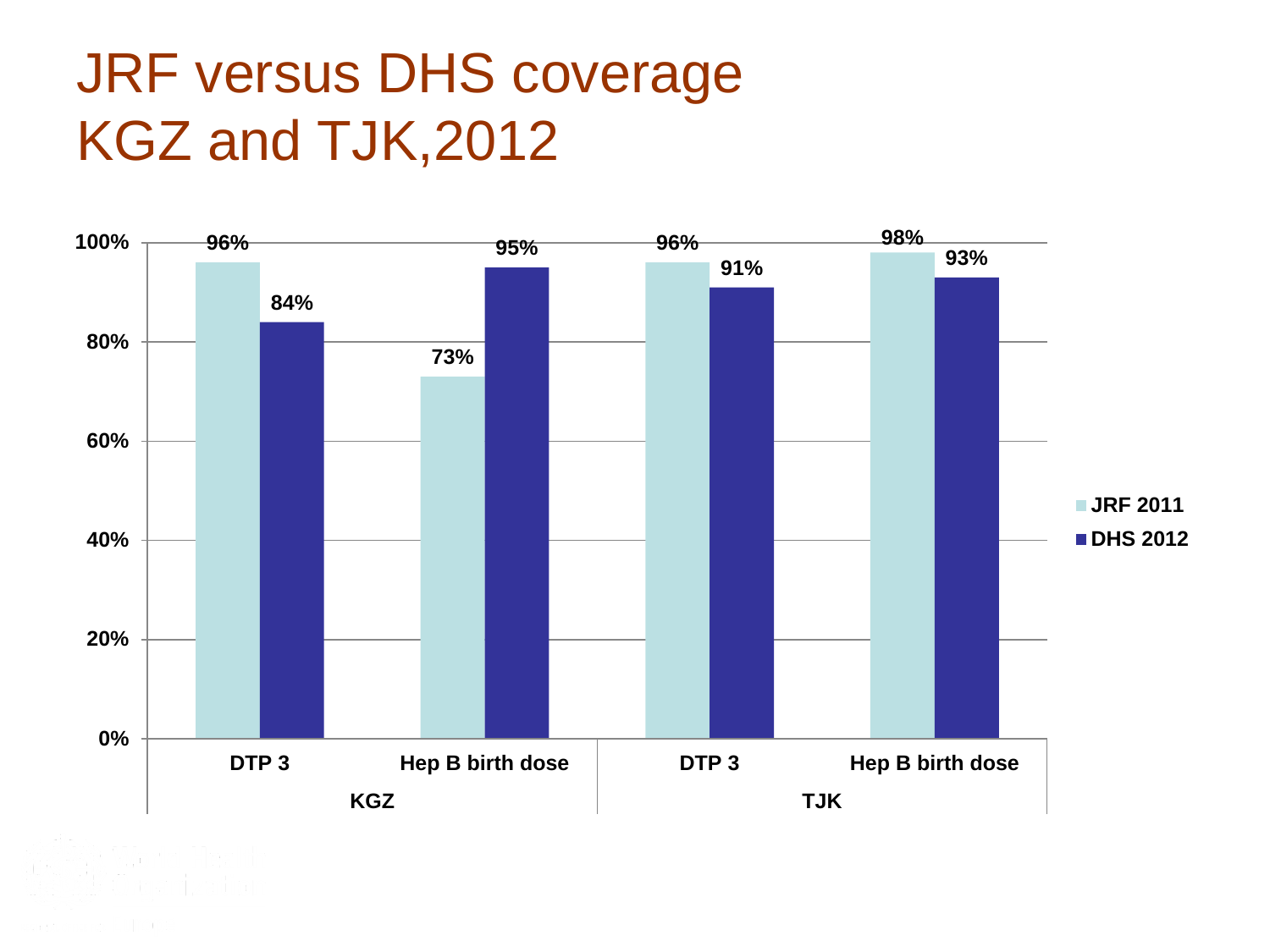#### European Action Plan: Vision

"A European Region free of vaccine-preventable diseases, where all countries provide equitable access to high-quality, safe, affordable vaccines and immunization services throughout the life course."



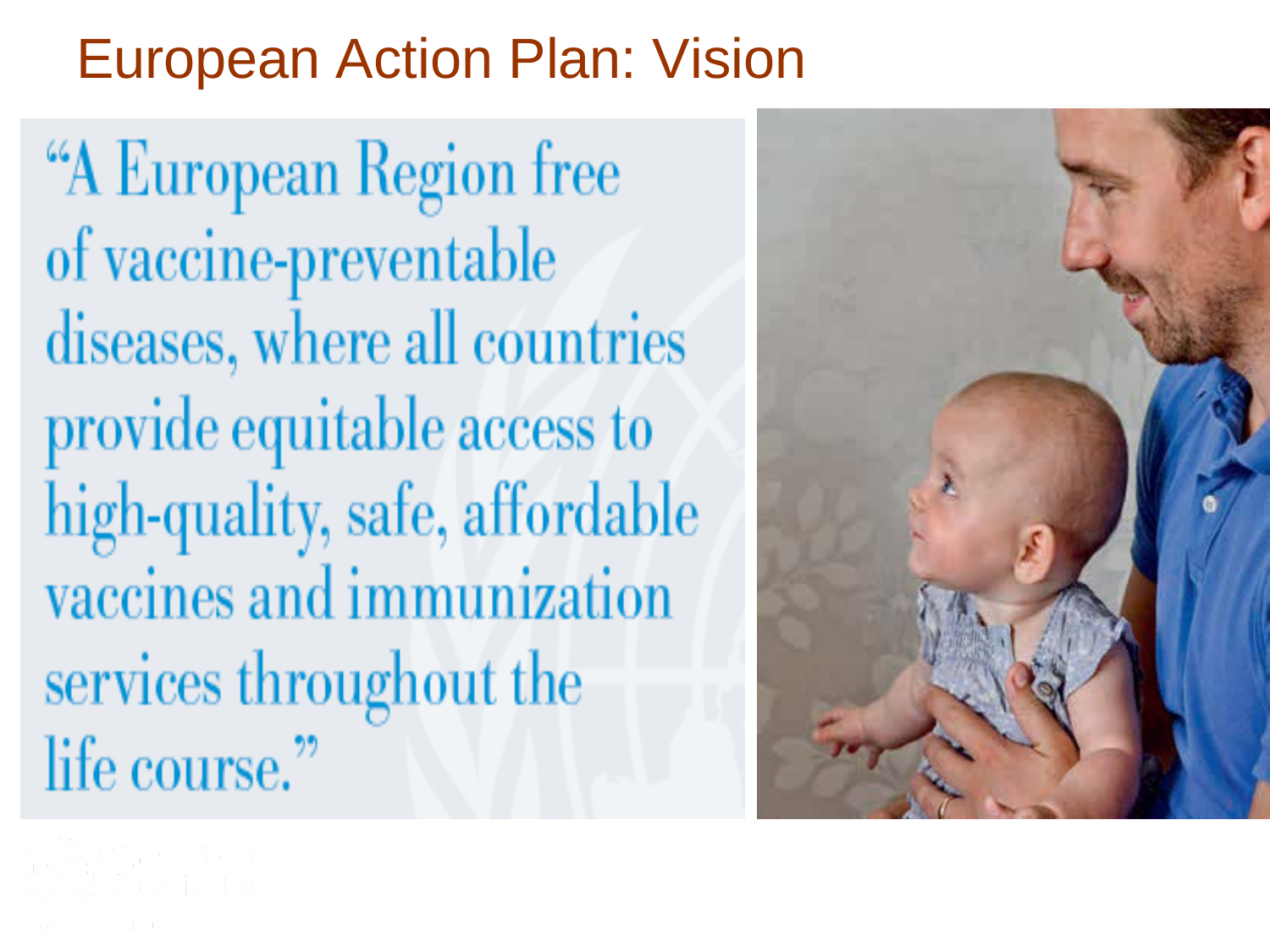### European Vaccine Action Plan: Goals

- Sustaining polio-free status
- Eliminating measles and rubella
- Controling hepatitis B



- Meeting regional vaccination coverage targets
- Making evidence-based decisions on introduction of new vaccines.
- Achieving financial sustainability of national immunization programmes.

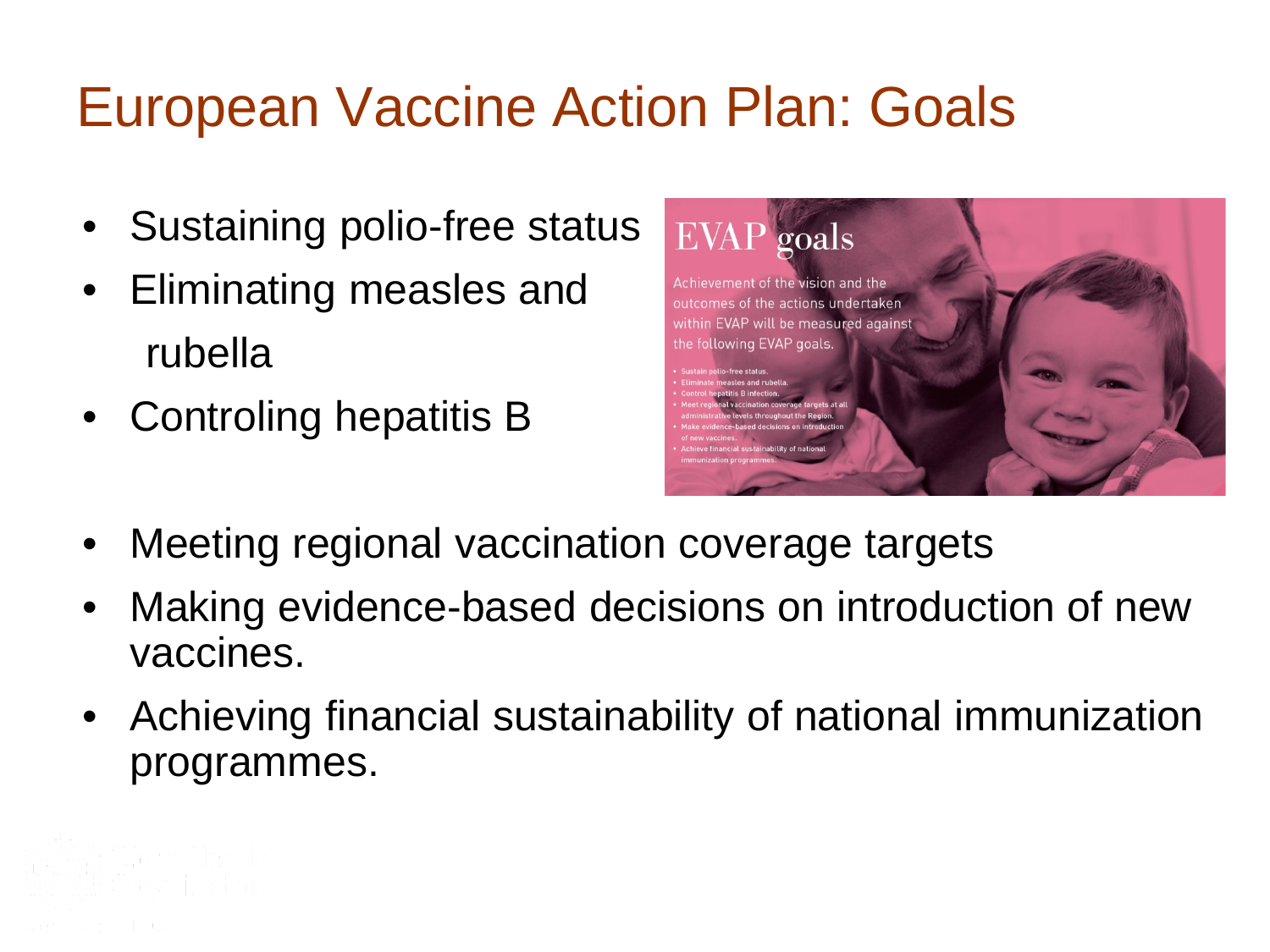#### European Vaccine Action Plan: Objectives

- All countries commit immunization as a priority
- Individuals understand the value of immunization services and vaccines and demand vaccination
- The benefits of immunization are equitably extended to all people through tailored, innovative strategies
- Strong immunization systems are an integral part of a well-functioning health system
- Immunization programmes have sustainable access to predictable funding and high-quality supply

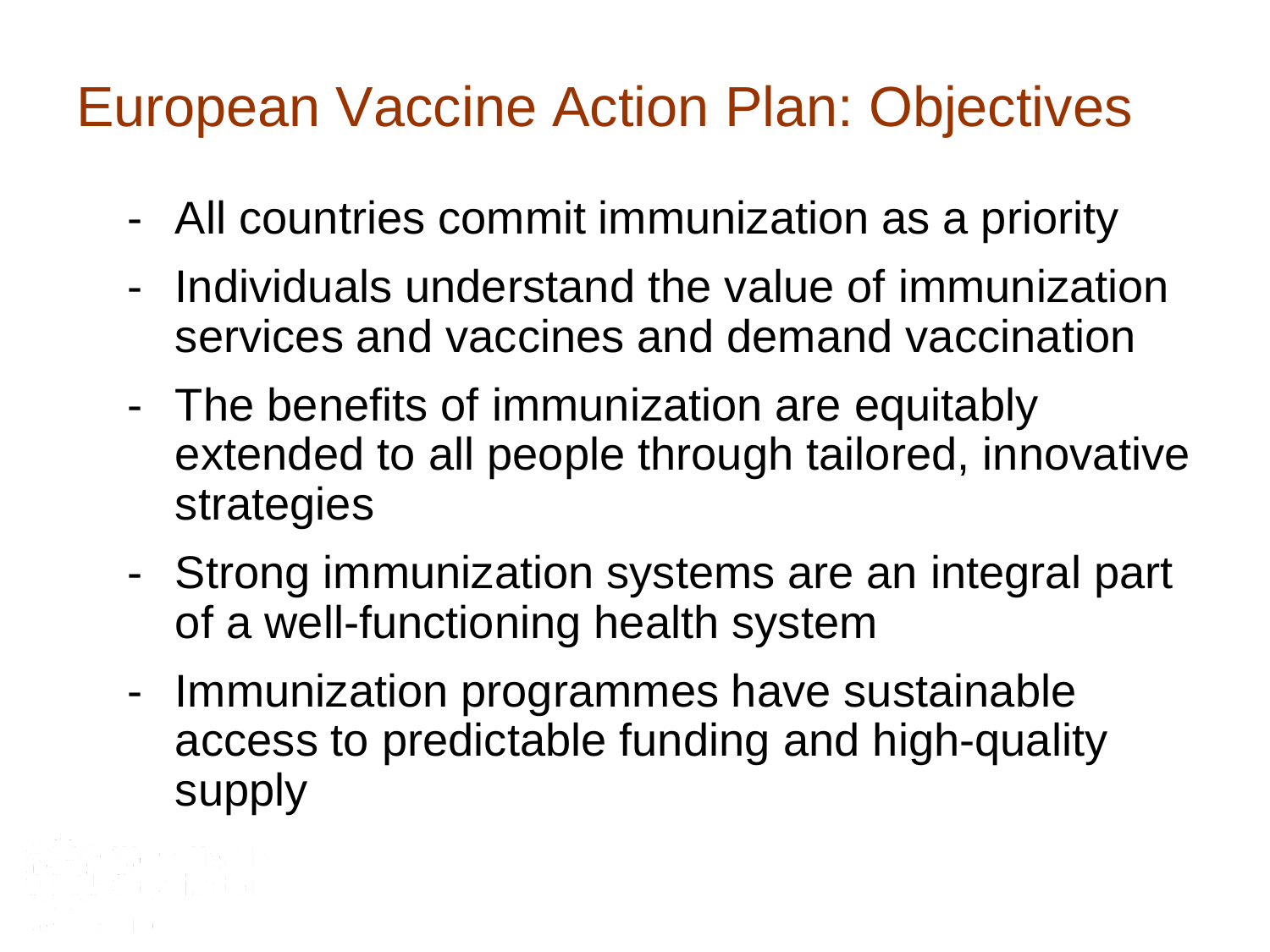#### 2009 WHO position statement

- All regions/associated counties should develop goals for HBV control appropriate to their epidemiologic situations
- Control goals essential for regions and countries with intermediate/high endemicity of HBV infection or significant subpopulations with these levels of infection
- Serologic surveys of HBsAg serve as primary tool to measure impact of immunization and achievement of the control goals supplemented by acute disease surveillance and mortality data

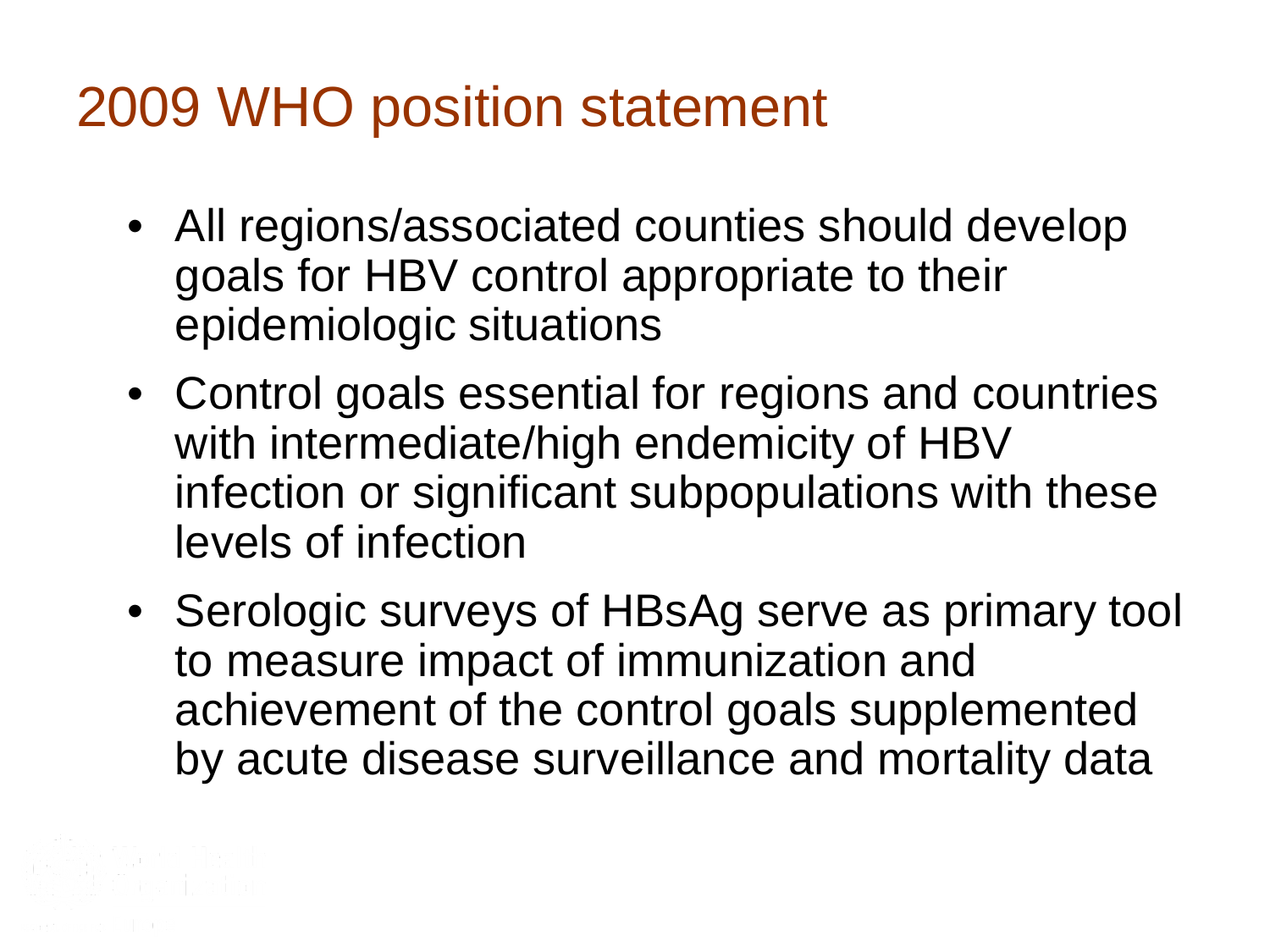### Regional hepatitis B control goals

#### **WHO Western Pacific Region**

• **2005:** reducing chronic HBV infection rates (as measures by HBsAg seroprevalence) among children aged five years to less than 2% by 2012

#### **WHO Eastern-Mediterranean Region**

• **2009**: reduction in prevalence of chronic hepatitis B virus infection to less than 1% among children below 5 years of age by 2015, if they have not yet done so

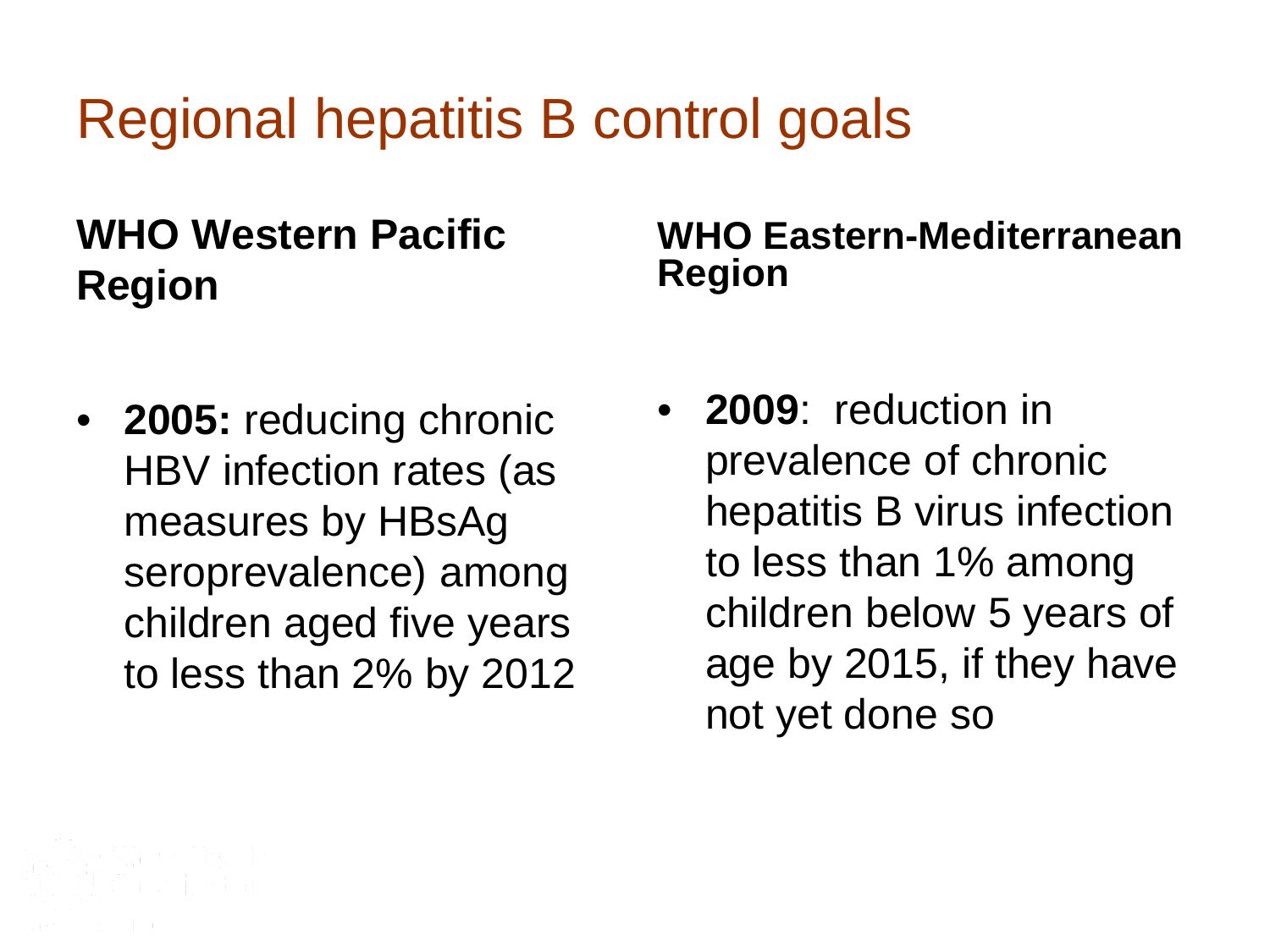#### WHO EURO Working Group on Establishment of Regional Hepatitis B Control Goal

#### **Members**

- Pierre Van Damme
- Mark Kane
- Daniel Shouval
- Selim Badur
- Paolo Bonanni
- Liudmila Mosina

#### **Meetings**

- 3 October 2014
- February 2015

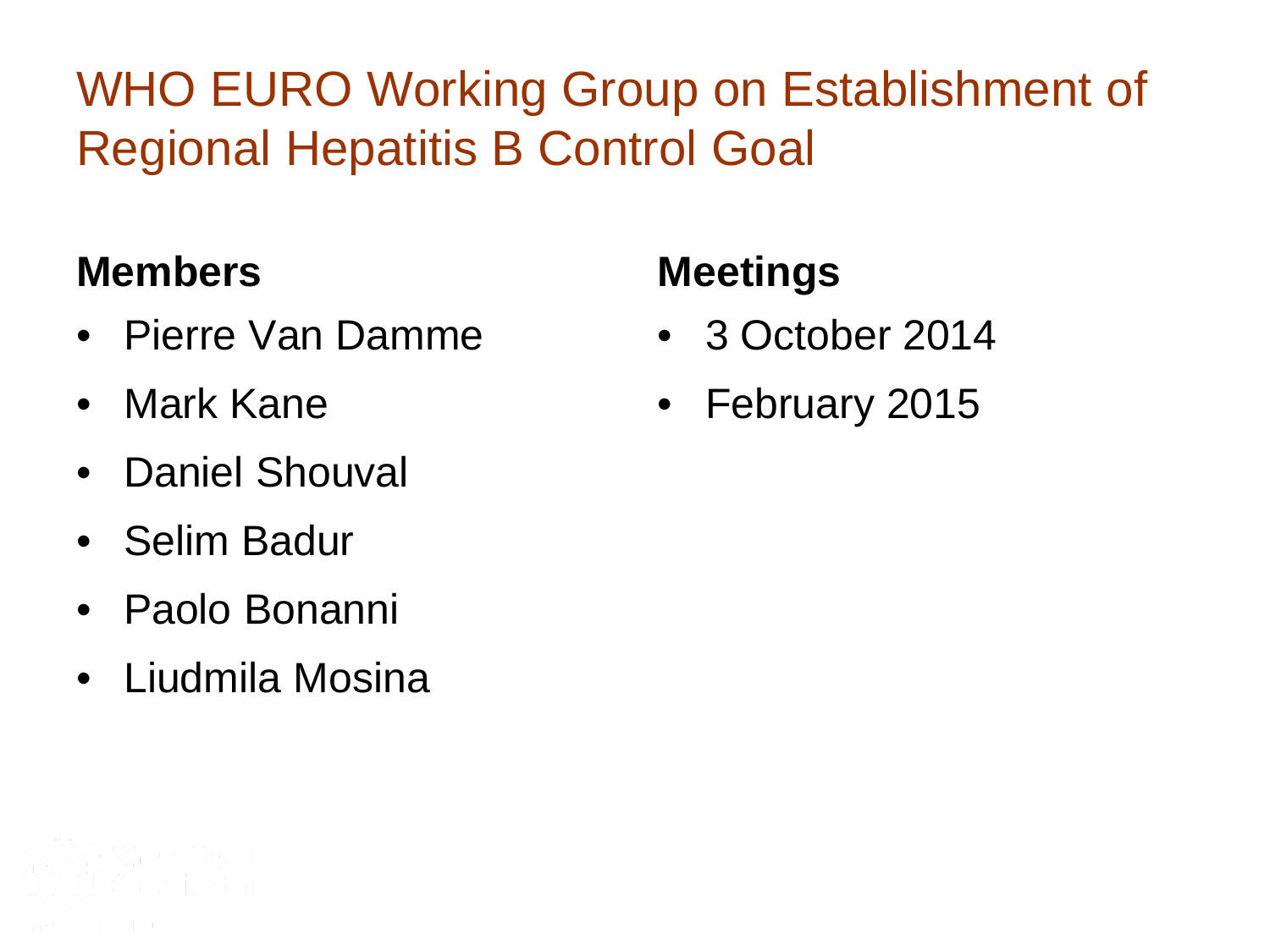# **EUROPEAN HEPATITIS B CONTROL VISION:**

All children in the WHO European region will be hepatitis B free

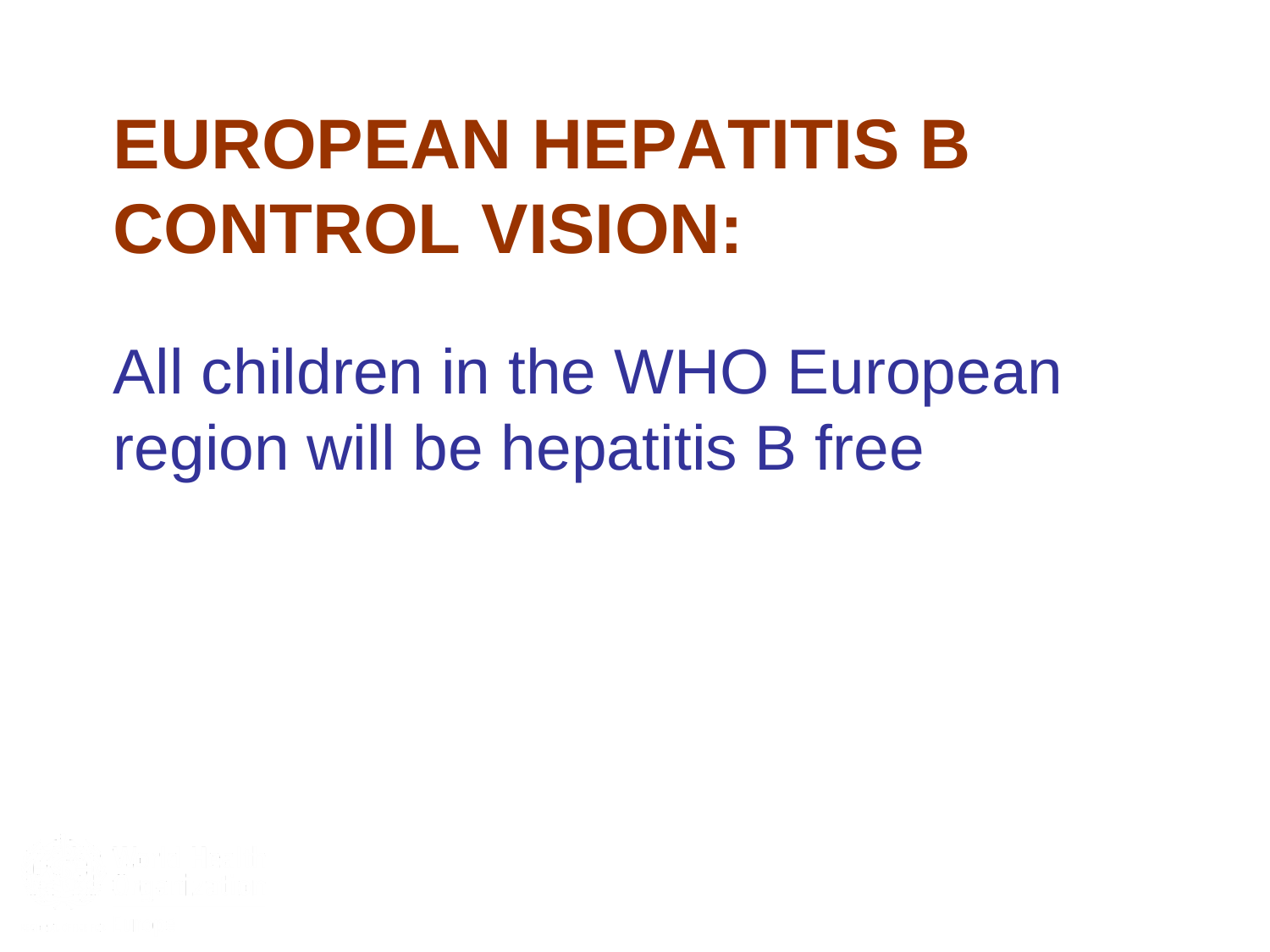### European Regional Hepatitis B Control Goal 2016-2020

- First Milestone: Prevalence of HBsAg in children 5-10 yrs 0.5% or lower by serosurvey by 2020
- Universal sustainable immunization in all countries with 95% HB-3 coverage at national level
- Universal newborn immunization (<24 hours of birth) or effective universal screening of pregnant women and post exposure prophylaxis of carrier children